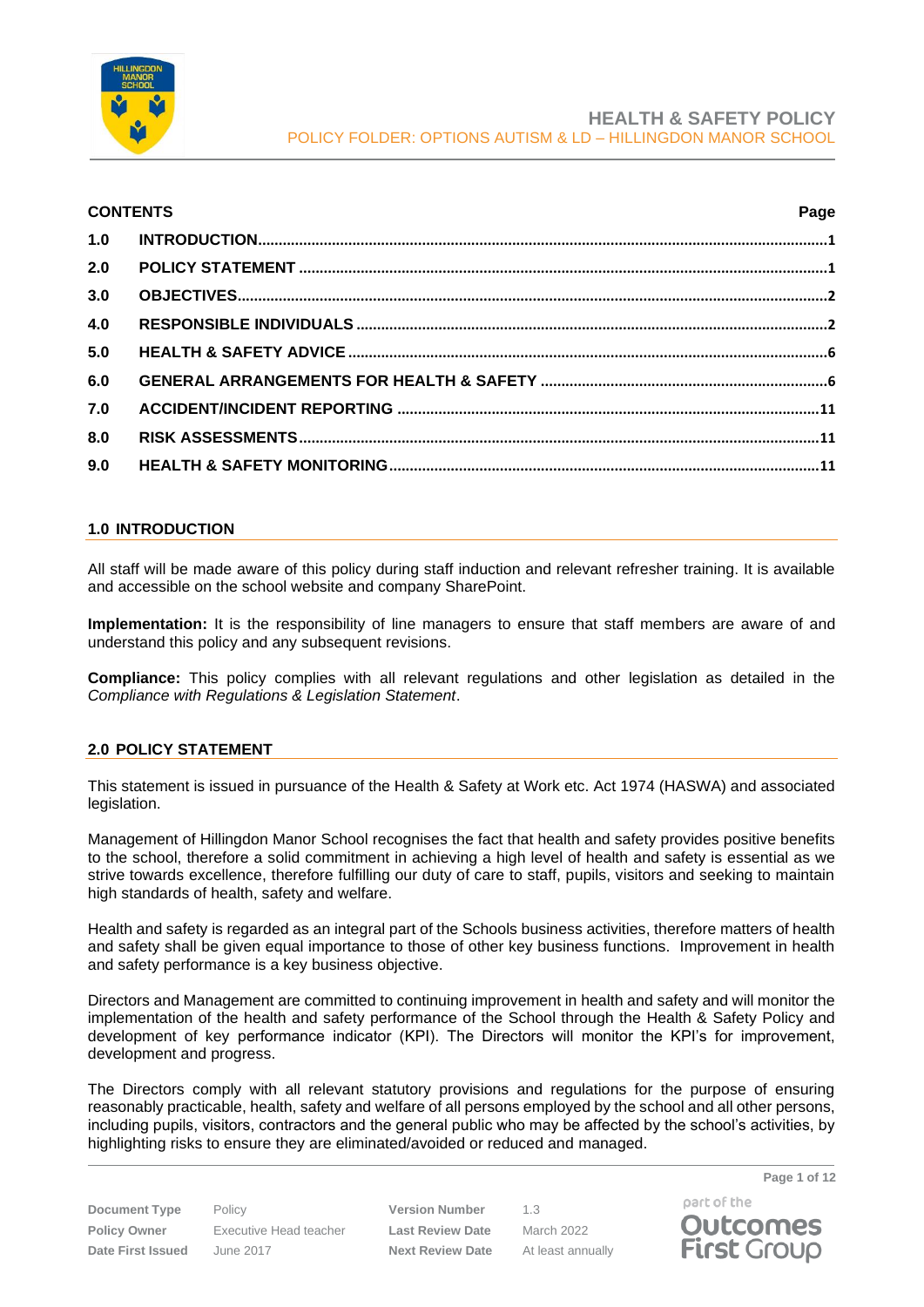

Specific risks that arise at Hillingdon Manor School, where the children and young people are particularly vulnerable because of their special educational needs and disabilities has been given valuable consideration by the Directors. Health and Safety practice takes account of the increased risks to children, young people and the adults working with them.

Health and Safety is a collective responsibility for Directors, Executive Head teacher, and staff at every level. The individual is responsible for ensuring that their Health and Safety responsibilities are properly understood and carried out. Every reasonable precaution will be taken to prevent personal physical or psychological injury or damage and to protect everyone from foreseeable hazards.

# <span id="page-1-0"></span>**3.0 OBJECTIVES**

The Management of Hillingdon Manor School have ultimate responsibility for health and safety, therefore the overriding aim is to ensure that all activities are carried out safely, without risk to health, so far as is reasonably practical. Therefore, they are committed the following:

- That all staff are aware of and actively support the responsibilities of Management and understand their own personal responsibilities;
- Employees are properly consulted on health and safety issues and actively encouraged to raise concerns;
- New employees are made aware of the School's Health and Safety Policy and the appropriate health and safety procedures during their induction period;
- Promote awareness of health and safety issues with all members of the school community including children and young people attending the school;
- Visitors, contractors and suppliers of goods and services comply with relevant health and safety requirements;
- Specialist professional advice to be made available and shared with Directors and Senior Leadership Team on health, safety and welfare matters;
- Maintain plant and equipment, in accordance with statutory requirements
- Provide such protective equipment as is necessary for the health and safety at work of employees and pupils.
- Make readily available relevant health and safety information, instruction and training.
- Investigate all accidents and ensure appropriate action is taken.
- Promote a culture of pro-active risk management.
- Review and revise this policy as necessary at regular intervals.
- Ensure suitable and sufficient assessments are carried out of the risk to health and safety of employees, children and young people and others and that appropriate written procedures, or guidance notes cover all potentially hazardous activities;
- Monitor the implementation of this policy.

## <span id="page-1-1"></span>**4.0 RESPONSIBLE INDIVIDUALS**

#### **Managing Director**

The Managing Director has executive responsibility to manage Health and Safety including compliance with Health and Safety at Work Act, etc. 1974 and other relevant legislation, best practice guidance and Company policies to meet legal and organisational requirements. This include those of the school and for ensuring:

- Channels of communication are available to employees so Health and Safety concerns can be raised, debated and appropriately resolved;
- Systems for reviewing and monitoring performance are in place

| <b>Document Type</b>     |
|--------------------------|
| <b>Policy Owner</b>      |
| <b>Date First Issued</b> |

Policy **Version Number** 1.3 **Policy Owner** Executive Head teacher **Last Review Date** March 2022 **Date First Issued** June 2017 **Next Review Date** At least annually

part of the **Outcomes First Group** 

**Page 2 of 12**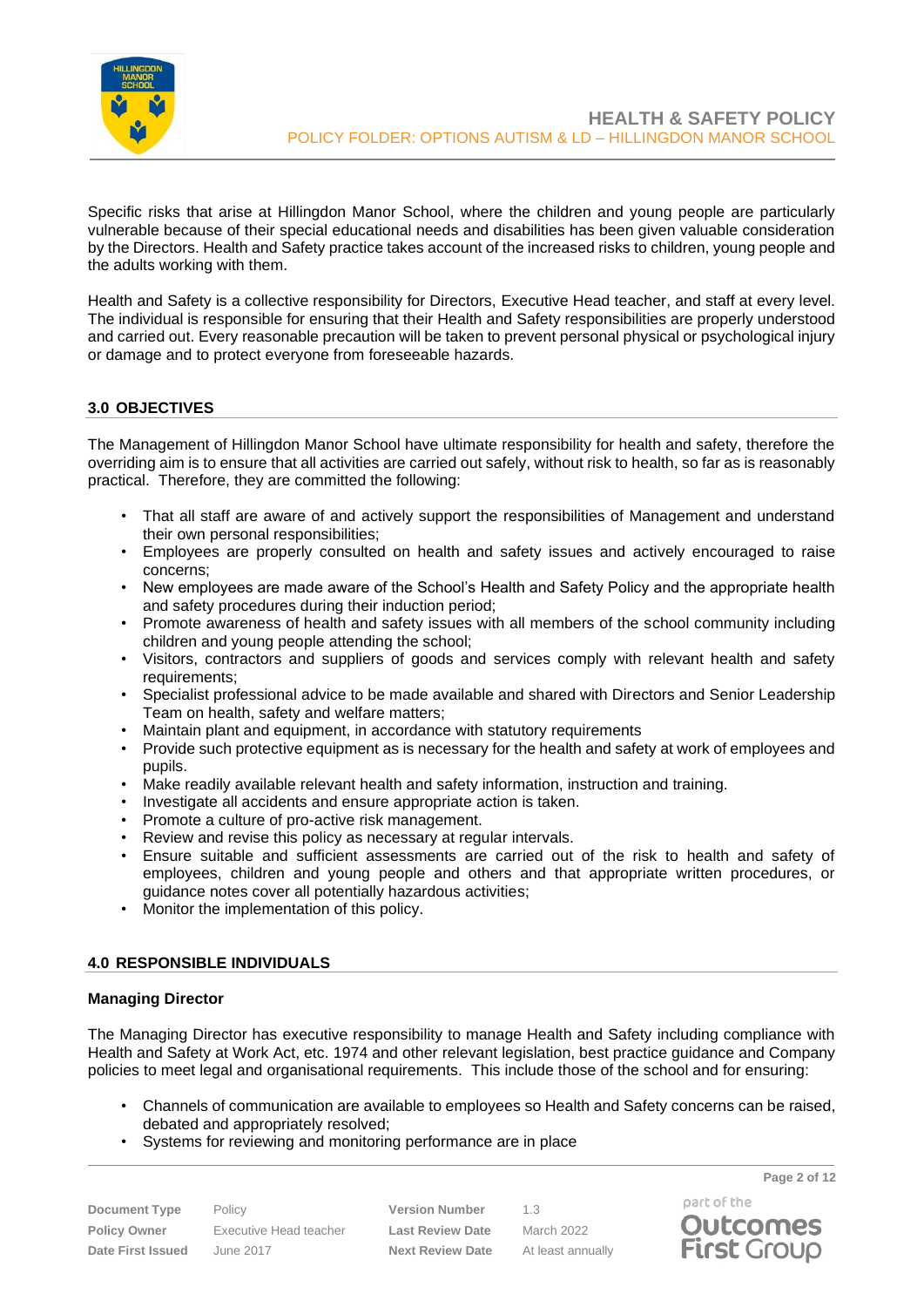

• Adequate resources are allocated to implement the provisions of this policy

### **Executive Head teacher**

The Executive Head teacher is accountable to the Managing Director for the implementation of the Health and Safety Policy. The Executive Head teacher will be responsible for ensuring:

- Staff are aware of the health and safety policy and written policies, procedures and guidance notes are readily available to staff;
- Health and safety information is communicated to relevant staff;
- First aid procedures exist, and that all staff are aware of the arrangements; this should include times when staff are present outside the normal hours of the establishment;
- Accidents and incidents are being reported and recorded;
- Reporting incidents to the Health and Safety Executive under the Reporting Of Injuries Diseases and Dangerous Occurrences Regulations within the required timescale
- Arrangements are made for consultation with safety representatives and that reasonable arrangements are made to enable them to carry out their functions;
- Statutory food safety standards are compliant with Health & Safety Regulations
- To select contractors who have company Health and Safety procedures
- Cleanliness and hygiene standards are met within the school
- Training needs are identified and appropriate arrangements are made for training;
- Meeting the fire safety requirements by fire safety record keeping are carrying out fire evacuation drills;
- New employees receive appropriate health and safety information during their induction period; and updated as necessary;
- Overall procedures for safety are reviewed and monitored;
- Implementing and maintaining a Business Continuity Plan
- Nominated roles and individuals are clearly displayed in a prominent position and updated at regular intervals;
- Suitable and sufficient risk assessments are undertaken and reviewed annually or sooner if there have been any significant changes;
- Safeguarding procedures, including those relating to safer recruitment, are clear and are followed meticulously (see separate policies);
- Arrangements are in place for liaison with contractors to ensure appropriate co-operation and coordination between the school and contractors;
- Health and safety matters that cannot be resolved appropriately are raised with the Regional Director/Managing Director.
- Ensuring all school risks are communicated to the relevant parties

#### **School Business Manager**

The School Business Manager is responsible for overseeing health and safety on a day to day basis and will act as the school's Health and Safety Advisor.

- Specific duties and establishing arrangements for dealing with health and safety matters such as:
- Disseminating health and safety information to staff;
- First aid and keeping all first aid supplies up to date;
- Accident and incident reporting, investigating, monitoring and recording RIDDOR;
- Ensuring health and safety matters raised by staff are dealt with;
- Maintaining and updating a central file of policies and procedures;
- Responsible for the cleanliness of the buildings;
- Ensuring that all staff are aware of evacuation procedures and have regular opportunities to practice;
- Arranging relevant Health and Safety training for all staff and ensuring it is kept up to date;
- Reporting infectious diseases to Public Health England;
- Keeping all Business Continuity Plan up to date;

**Document Type** Policy **Version Number** 1.3 **Policy Owner** Executive Head teacher **Last Review Date** March 2022 **Date First Issued** June 2017 **Next Review Date** At least annually

**Page 3 of 12**

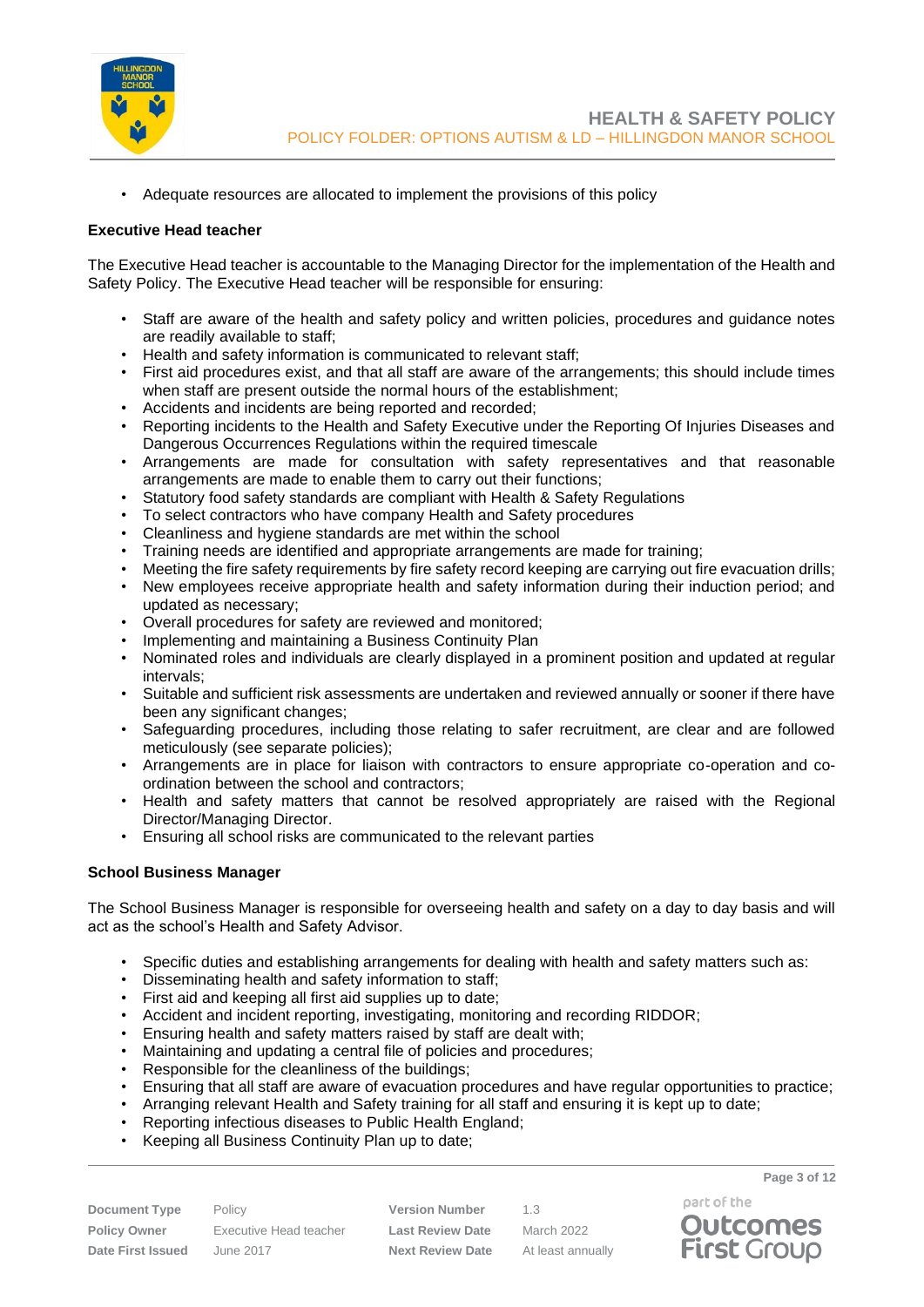

- Obtaining all relevant documentation from appointed contractors;
- Overseeing the process of communicating the contents of the Asbestos folder with all contractors
- Ensuring implementation of this policy is monitored;
- Ensuring appropriate Health and Safety signage is displayed;
- Liaising with the facilities team with regard to premises defects and other health and safety matters and ensuring they are dealt with, or if that is not possible, for ensuring they are raised with the Executive Head teacher;
- Discussing directly with the Executive Head teacher all health and safety matters which may arise concerning the schools.

## **Facilities team/Health and Safety Coordinator**

The Premises team on site ensures:

- Premises defects are dealt with in consultation with the School Business Manager or as appropriate. Where premises defects cannot be immediately dealt with the School Business Manager is responsible for ensuring appropriate interim measures are taken to make the area safe;
- Reports hazards to the School Business Manager;
- Conducts weekly site inspections and records findings. Reports are then shared with Executive Head teacher and School Business Manager in weekly Health & Safety meetings, where urgent requirements are addressed and general maintenance requirements are factored in the annual schedule of works. The Executive Head teacher or in their absence, a member of the Senior Leadership Team signs to acknowledge receipt of the weekly Health and Safety report & log for their sites and monitors completion of identified actions.
- Inspects and record playground apparatus and report any defect and shield areas if necessary;
- Record weekly and monthly checks of all school vehicles:
- Arrange annual service/gas safety inspections of all gas appliances;
- Schedule PAT testing according to the electrical equipment requirements;
- Attend relevant Health and Safety training;
- Monitor and record maintenance equipment, replace defaults;
- Maintain routinely test and record safety systems by following safety procedures;
- Weekly test, record and maintain fire alarms and systems in accordance statutory requirements;
- Develop safe systems for marshalling transport;
- Maintain water systems monthly and check water temperature and flush out outlets that are not used regularly on a weekly basis;
- Facilities staff are trained in compliance with relevant health and safety requirements and are aware of policies, procedures and guidance;
- Liaise and assist the School Business Manager with Risk Assessments;
- Contractors working on site will have had their Disclosure Barring System (DBS) checked or are supervised and any issues are reported to the School Business Manager and Admin Team;
- Personal Protective Equipment (PPE) is worn when required by facilities and contractors and stored accordingly; in accordance with Risk Assessment;
- COSHH chemicals are recorded and stored safely;
- Inform staff of the COSHH chemical procedure;

## **Senior Leadership Team**

Senior Leaders implement the Health and Safety Policy within the areas for which they are responsible. They will ensure:

- Staff are aware of their responsibilities for health and safety to keep children, themselves and colleagues safe at all times;
- Staff are adequately trained, informed, instructed and supervised;

**Document Type** Policy **Version Number** 1.3 **Policy Owner** Executive Head teacher **Last Review Date** March 2022 **Date First Issued** June 2017 **Next Review Date** At least annually

part of the

**Page 4 of 12**

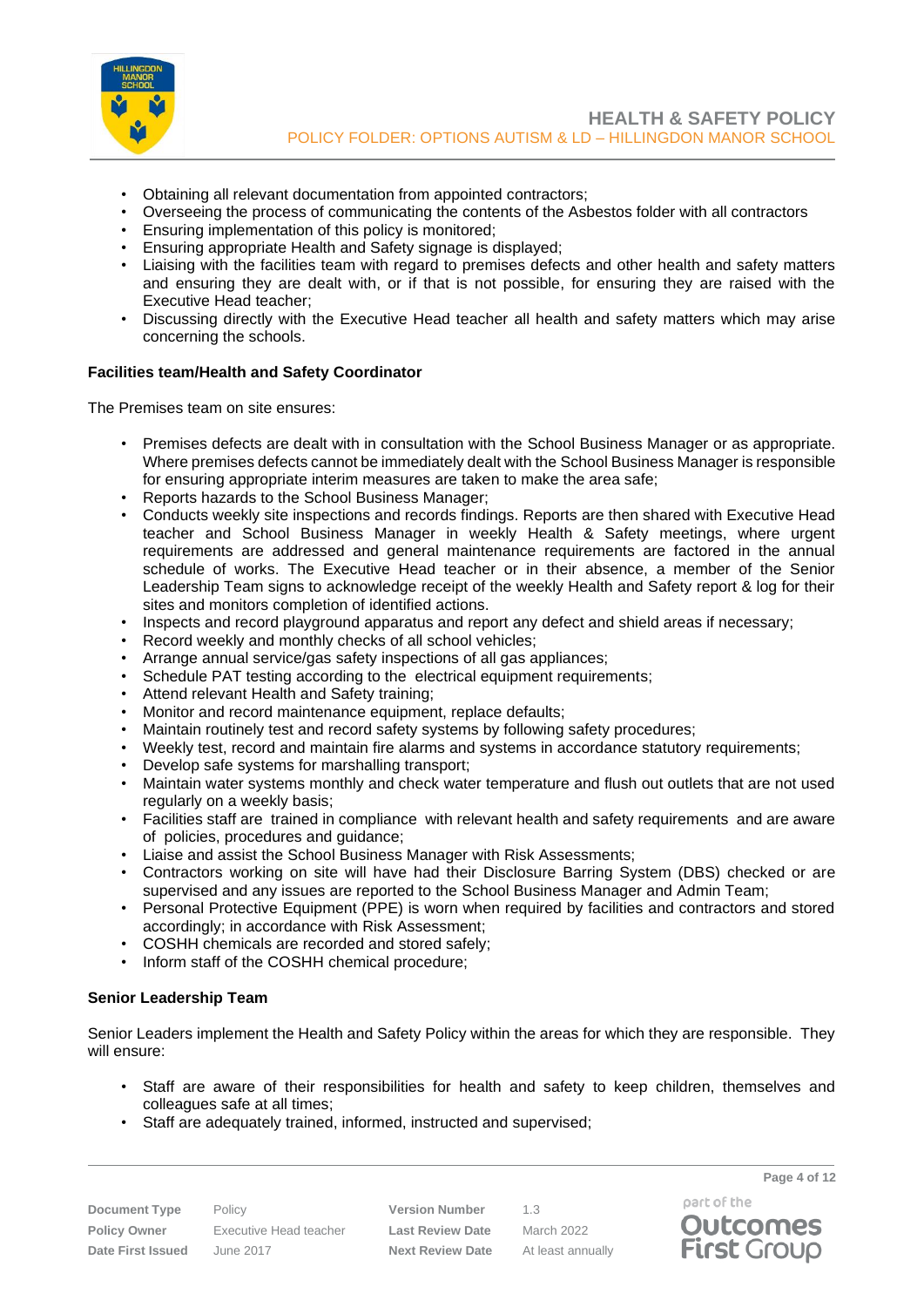

- Policies, procedures and guidance documents are brought to the attention of all staff and are complied with and accessible through the school website and the SharePoint area.
- Any health and safety information and updates are communicated to all staff via email notification including changes in legislation, weather updates and advice and faulty appliance recalls;
- First aid procedures are complied with;
- Accidents/incidents occurring in their area of control are reported electronically through the company's info-exchange system, and as required by other statutory bodies and carrying out a preliminary investigation as required;
- Consult with the Training Officer at Head Office regarding induction training including appropriate health and safety information;
- Class Teachers make a thorough assessment of risk and record it on the appropriate forms for:
- educational visits;
- swimming;<br>• moving and
- moving and handling;
- any other activities where there is a foreseeable significant risk;

Health and safety matters which cannot be resolved are raised with the School Business Manager.

## **Class Teacher & Teaching Assistant**

The safety of learners in all learning environments, on and off site is the responsibility of the class teacher. Class teachers will:

- Prioritise the safety of learners and the adults working with them;
- Exercise effective supervision of learners;
- Provide direction and supervision for pupils who are not able to guard themselves against common dangers and complete a Personal Emergency Evacuation Plan (PEEP);
- Attend external venues to conduct assessment of risk and record it on appropriate forms or obtain external venue risk assessment when planning activities for:
- educational visits:
- swimming;
- moving and handling;
- Activities where there is a foreseeable significant risk.
- Read and follow the school's behaviour policy for internal and external activities;
- Integrate all relevant aspects of safety into the teaching process and if necessary give specific lessons on safety and specific guidance to staff and pupils;
- Follow safe working procedures during physical interventions;
- Ensure that staff, volunteers and visitors working with the team are properly briefed on health and safety procedures and know what is expected of them;
- Alert Senior Leadership Team to any health and safety concerns;
- Teachers and Teaching Assistants are responsible for the safety of learners and for carrying out the duties noted above;
- Complete classroom risk assessment check list (weekly)

## **All Employees**

All employees:

- Prioritise their own health and safety and that of others that are affected by the work activities;
- Take care of the safety of learners in their care, taking account of the learner's needs and their ability to manage risk and guard against common dangers;
- Appropriate clothing and footwear must be worn for particular working environment/task;

**Policy Owner** Executive Head teacher **Last Review Date** March 2022 **Date First Issued** June 2017 **Next Review Date** At least annually

**Document Type** Policy **Version Number** 1.3

**Page 5 of 12**



part of the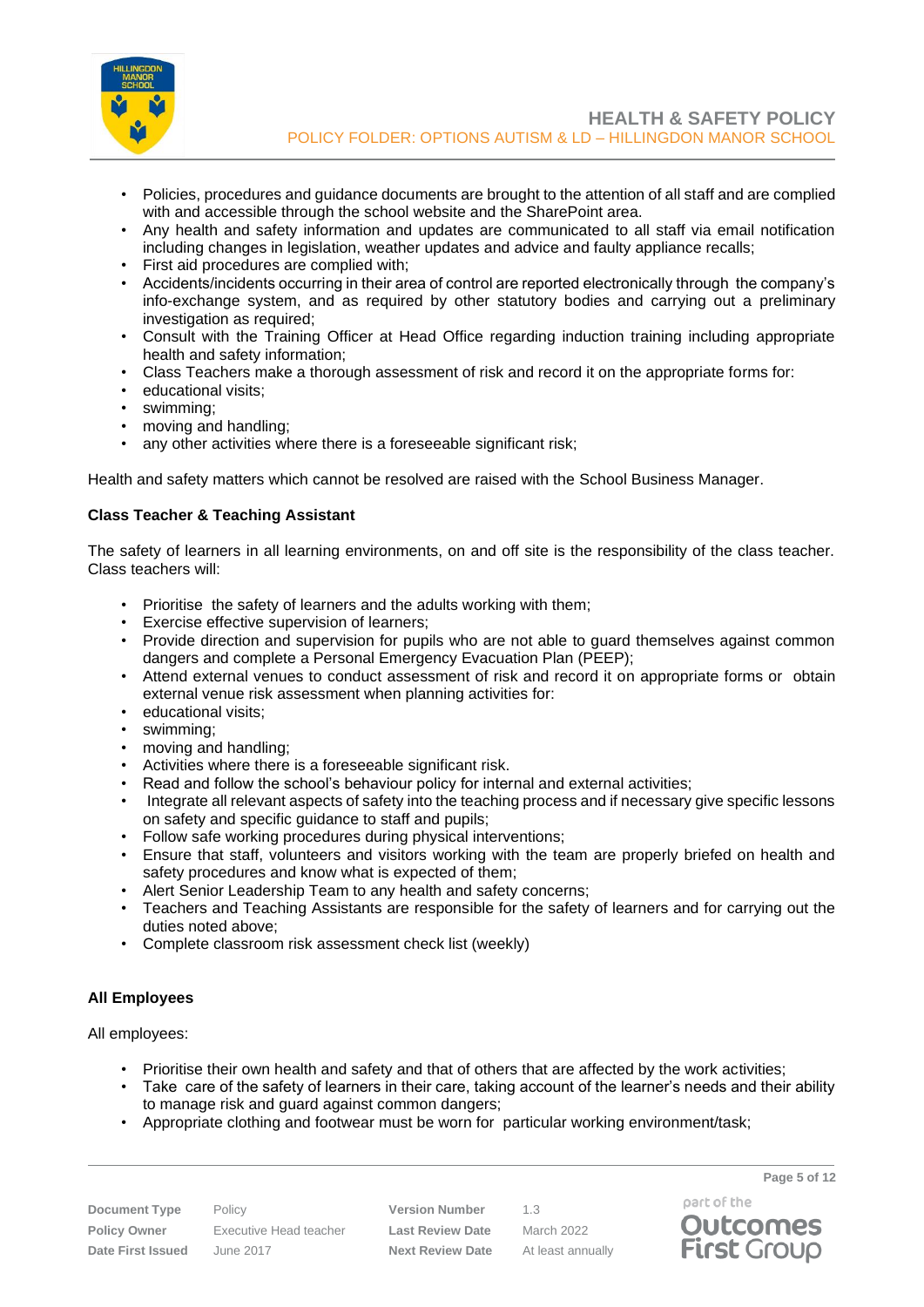

- Keep the site safe and secure by closing doors and gates as needed, supervising learners, wearing identity badges and challenging anyone who is not wearing a badge;
- Liaise with the Executive Head teacher when necessary to meet requirements of health and safety in the school;
- Operate equipment in accordance with manufacturer's instructions and training;
- Report and record any accidents or incidents;
- Conduct themselves in an orderly manner and refrain from any form of behaviour which could lead to an accident or injury;
- Attend mandatory Health and Safety training courses;
- Report any damage or hazards to the site or any fixtures, fittings or equipment as soon as possible after it happens;
- Raise any concerns or problems which may have health and safety implications with their line manager or Facilities manager. If they are unavailable a member of the Senior Leadership Team;
- Comply with the health and safety instructions in force at any other establishments which they are required to visit in the course of their duties;
- Should not recklessly interfere with or misuse any item provided in the interest of Health, Safety and Welfare;
- Complete classroom/or specialist area risk assessment check list (weekly)

## **Work Experience/Volunteer/Apprentice**

- Work Experience, Volunteer, Apprentice must be supervised at all times and not to be left alone with pupils as 1:1 as they are trainees;
- Prioritise their own health and safety and that of others that are affected by the work activities;
- Take care of the safety of learners in their care, taking account of the learners' needs and their ability to manage risk and guard against common dangers;
- Appropriate clothing and footwear must be worn for particular working environment/task;
- Keep the site safe and secure by closing doors and gates as needed, supervising learners
- Liaise with the Executive Head teacher when necessary to meet requirements of health and safety in the school;

## <span id="page-5-0"></span>**5.0 HEALTH & SAFETY ADVICE**

Outcomes First Group employ a Health and Safety Manager who is able to provide further advice.

## <span id="page-5-1"></span>**6.0 GENERAL ARRANGEMENTS FOR HEALTH & SAFETY**

This section of the Policy specifies the general health and safety arrangements for the attention of all employees.

#### **General arrangements for implementing this policy can be found in:**

- Staff Handbook
- Emergency Response Plan
- Emergency Evacuation Procedures

#### **Risk assessment**

It is our Policy to ensure, as far as is reasonably practicable, that all required tasks and activities are carried out with minimum risk to our employees and others. Where a residual risk remains, a risk assessment will identify a safety standard implemented.

**Policy Owner** Executive Head teacher **Last Review Date** March 2022 **Date First Issued** June 2017 **Next Review Date** At least annually

**Document Type** Policy **Version Number** 1.3

part of the **Outcomes First Group** 

**Page 6 of 12**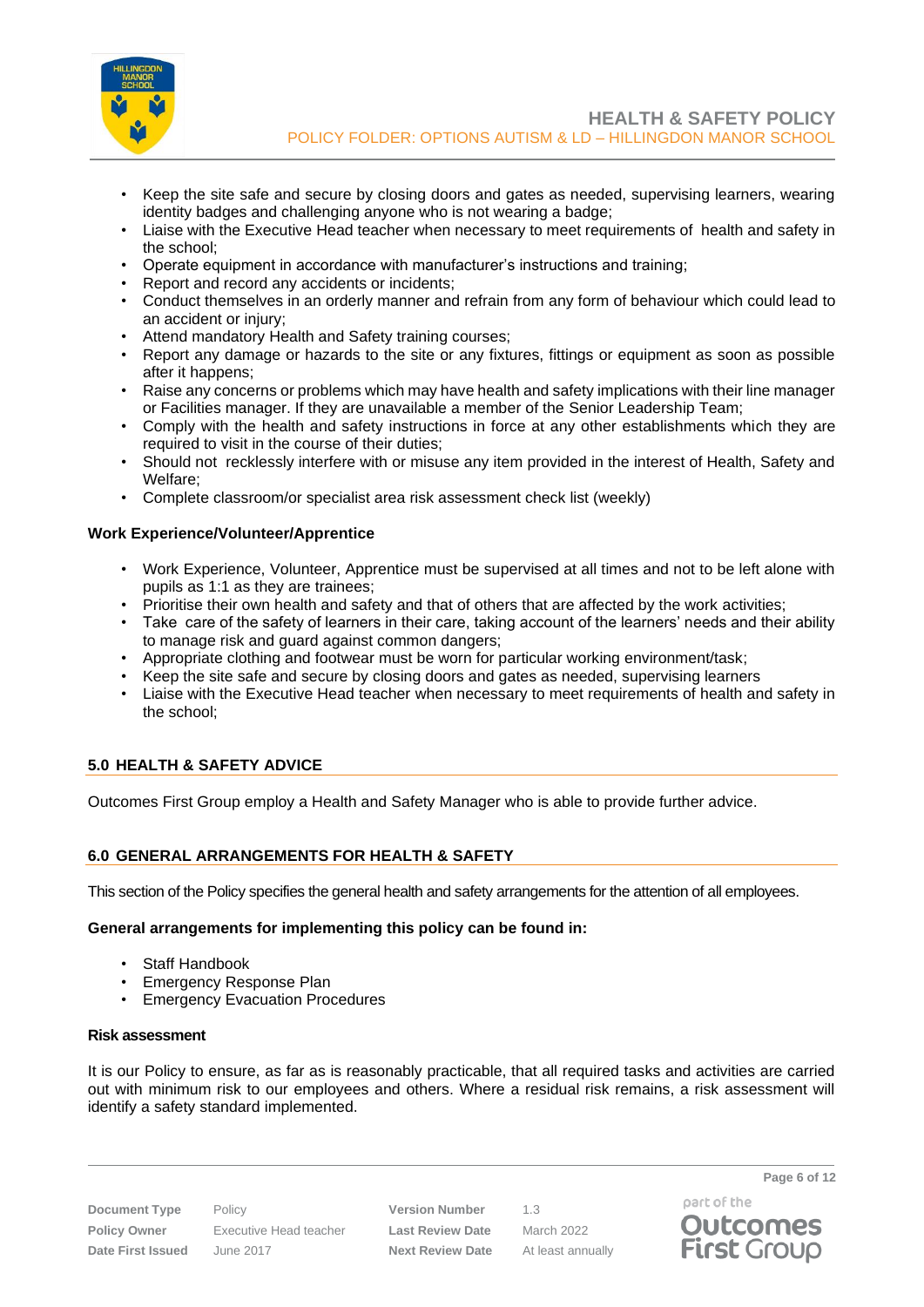

The Executive Head teacher and School Business Manager are responsible for coordinating and overseeing the writing of risk assessments and communicating the safety standards required to reduce the risk to employees and others. The Executive Head teacher and School Business Manager are IOSH trained.

#### **Personal safety**

We aim to provide all reasonable support and guidance to raise awareness and develop personal safety strategies. We will not tolerate bullying and/or harassment at work and employees are instructed to report any such events to your line Manager.

We will secure entrances in a manner, which is appropriate for the learners in our care.

Employees are instructed to provide comprehensive information when away from the work place e.g. accompanying a learner in our care, conducting an assessment, banking money etc., so that the Management team know their whereabouts and estimated time involved.

Employees must inform management if they are undertaking high-risk activities when they are working alone. The Administration Team maintains a daily log of all visitors and staff on site where they are required to sign in/out.

#### **Manual handling**

We will provide adequate manual handling mechanical aids such as trollies, people handling aids where required and ensure adequate training and instruction will be given to all employees as necessary. Specific task and people handling risk assessments will be carried out where appropriate. Training and advice is available from the Manual Handling Trainer.

### **Hazardous substances**

We will ensure that we make every effort to ensure that all employees are protected as far as is reasonably practicable from the hazards posed by any substances we may work with. Risk assessment will be carried out for substances that we are likely to come into contact with including any substances labelled as dangerous (toxic, very toxic, harmful or irritant), or clinical waste.

#### **Management of behavioural intervention**

Where we have learners with social, emotional and behavioural difficulties in our care we will ensure that our employees are trained in techniques that enable them to intervene in a safe manner.

Guidelines on interventions and managing challenging behaviours can be found in the Services Policies and Procedures Manual.

#### **Workplace**

Good standards of ventilation, temperature and lighting are provided. Mechanical heating and ventilation systems are maintained and inspected to ensure they remain suitable and sufficient.

#### **Work equipment and machinery**

It is our Policy to ensure that all work equipment and machinery is suitable for its intended purpose and provide adequate training in its use. All work equipment is maintained on a planned basis. Service records are retained on SharePoint/Health and Safety/Service folder/Work equipment.

#### **Electricity**

**Document Type** Policy **Version Number** 1.3 **Policy Owner** Executive Head teacher **Last Review Date** March 2022 **Date First Issued** June 2017 **Next Review Date** At least annually

part of the **Outcomes First Group** 

**Page 7 of 12**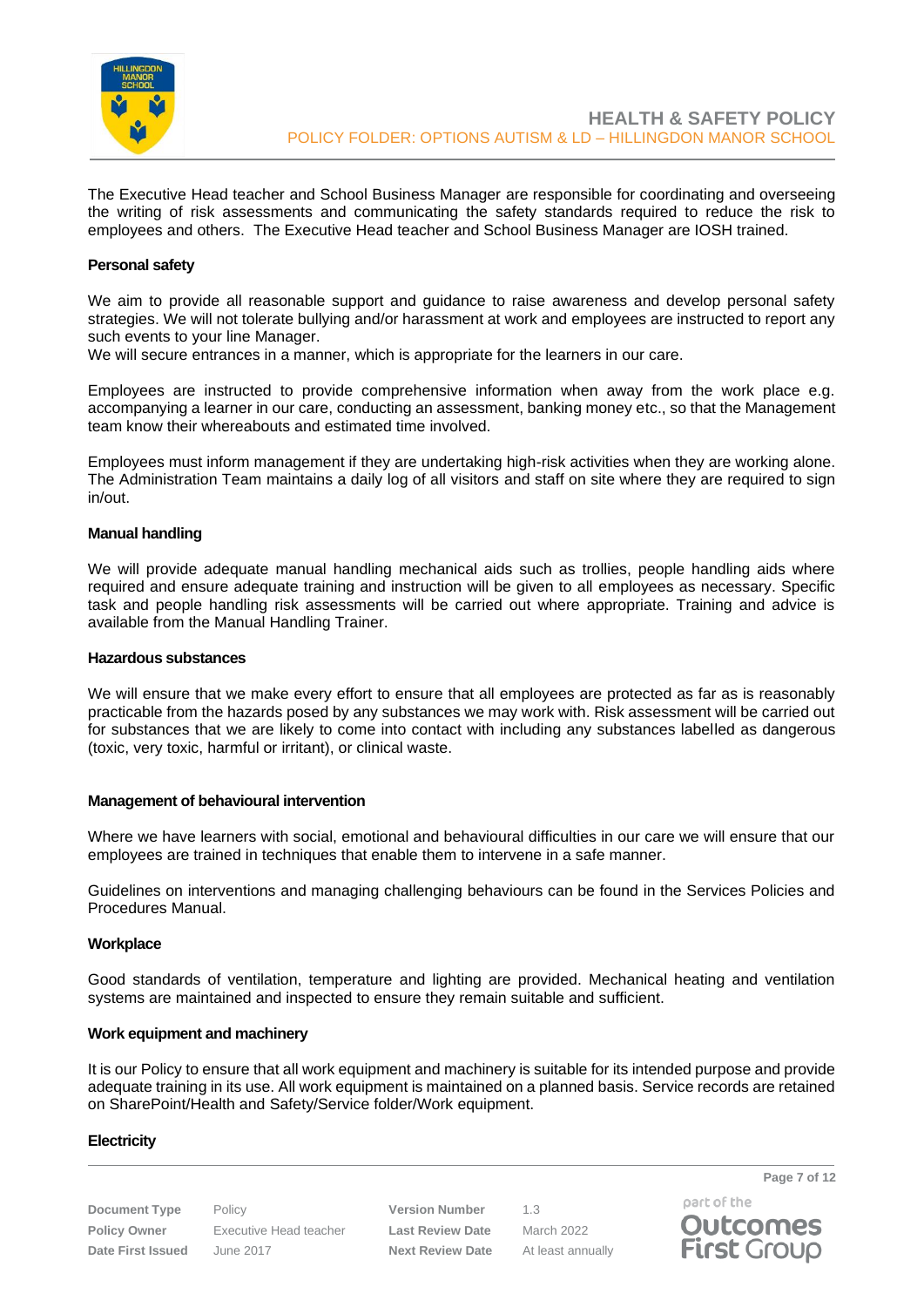

We will ensure that all company supplied electrical equipment is properly constructed, installed and maintained and that installations are suitable for the environment in which they are used.

Employees are not permitted to use any electrical equipment or systems unless they are competent, trained and equipped to use the equipment. All reasonable steps will be taken to secure the health and safety of employees who use, operate or maintain electrical equipment.

Where a fault is detected on any client or company owned electrical item, employees must inform their line manager so that the defective item(s) can be removed from use for repair or replacement.

Where equipment is used out of doors we will ensure that equipment used will be 110 volt or be supplied via a residual current device.

#### **Gas safety**

Outcomes First Groups will ensure that all gas installations are routinely serviced and maintained by a Gas Safe registered engineer. All service and maintenance records are retained in the school. Gas safety certificate is uploaded on SharePoint/Health and Safety/Service folder/Gas safety records.

We are aware that we have a duty to ensure that any gas appliance or installation is maintained in a safe condition that will not cause harm. We will ensure that any required work will be carried out by a Gas Safe registered engineer and will ask Gas Safe to supply any proof of registration if necessary.

#### **Fire safety**

Fire is one of the greatest threats to life and property with sources of ignition existing in every work area. The prevention of fire is of vital importance, most fires are caused by negligence, carelessness or ignorance. A high standard of fire awareness, common sense and good discipline will keep the danger of fire to a minimum.

All Outcomes First Group premises have Fire Risk Assessment carried out by a competent contractor. The School Business Manager ensures the Fire Evacuation Plan is in place and fire log records are maintained. Regular fire evacuation drills are carried out at least three per year.

#### **Alcohol, drugs and solvents**

Any employee who reports for duty under the influence of alcohol or illegal drugs, brings an alcoholic beverage or illegal drugs into the school or consumes alcoholic beverage or illegal drugs while on duty may be subject to disciplinary procedures which could lead to (summary) dismissal. (See HR Alcohol Drugs Abuse).

### **Stress**

We aim to raise awareness to workplace stress and will provide Management support to minimise its effects. Managers must ensure that all employees are aware and have access to the Employee Assistance Programme, should they require external support/guidance/services to minimise the risk of stress occurring.

#### **Notifiable diseases**

The responsibility for the notification lies with registered medical practitioners who have a statutory duty to notify the 'proper officer' at their local council or local health protection team (HPT) of suspected cases of notifiable diseases under the Health Protection (Notification) Regulations 2010

**Document Type** Policy **Version Number** 1.3 **Policy Owner** Executive Head teacher **Last Review Date** March 2022 **Date First Issued** June 2017 **Next Review Date** At least annually

part of the **Outcomes First Group**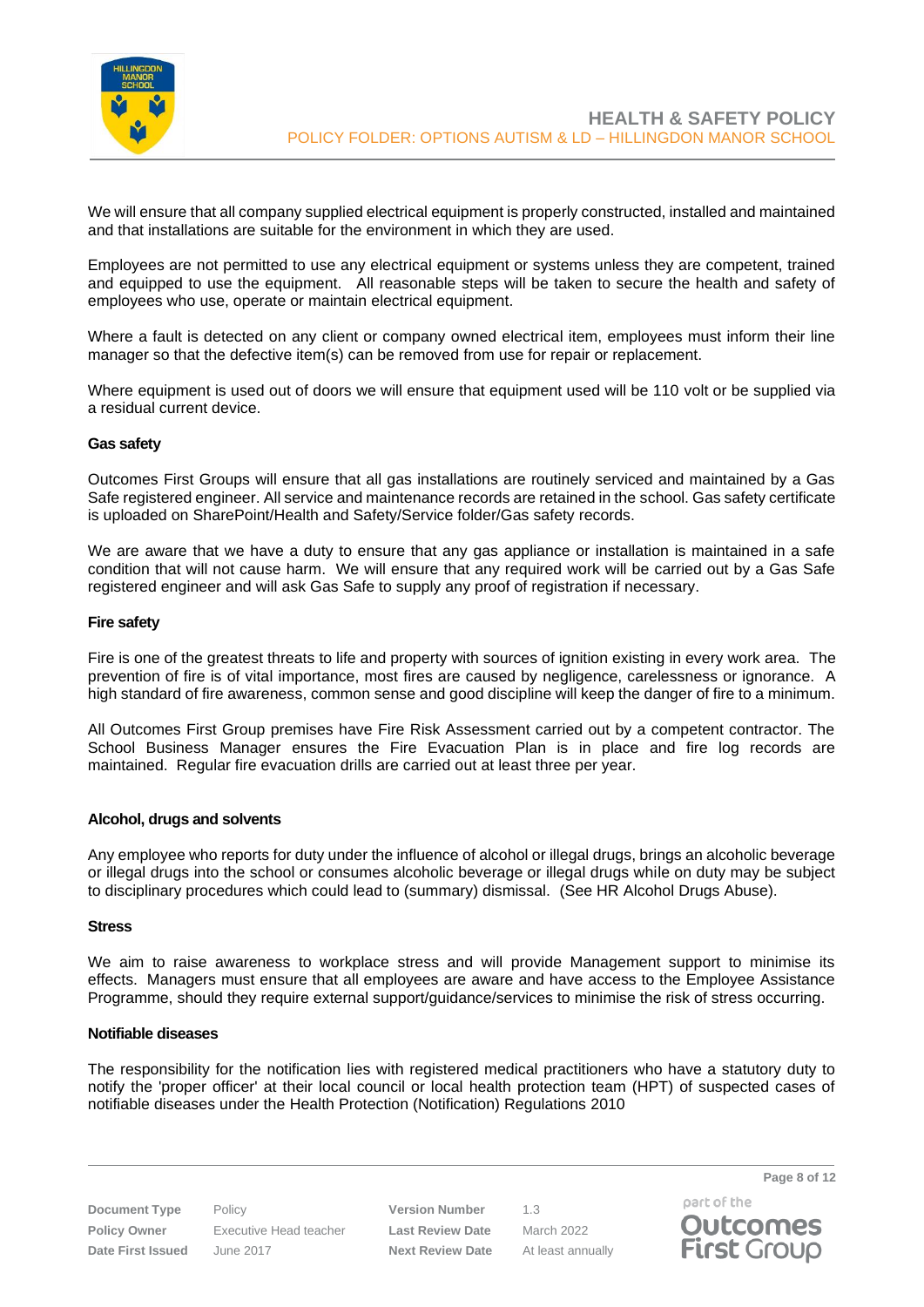

For specialist advice and operational support in the event of suspected outbreaks of any infection the local HPT will be contacted.

Outbreaks will also be internally reported through the electronic accident/incident reporting system.

For more guidance and a full list of Notifiable Diseases see Children's Services Notifiable Diseases Policy.

### **HIV/Aids/Hepatitis B**

Outcomes First Group Policy and guidelines regarding these diseases are contained in the HR HIV AIDS Good Practice Guidelines.

#### **Smoking**

There is a No Smoking Policy in all the Company's premises, residential schools and vehicles.

### **Communication**

Health, safety and welfare information is regularly provided to Managers, Safety Coordinators and cascaded to employees.

Relevant Policies and Procedures are brought to their attention at induction and if there are any significant changes that would affect the way they work.

### **Consultation**

The Health & Safety Adviser meets with the Health & Safety Consultant once a year to discuss and review health and safety arrangements.

#### **Training**

Health and safety training is a mandatory requirement. We recognise that competent employees at all levels can make a more effective contribution to health and safety, by actively participating in improving health and safety standards. All employees are required to complete the e-learning health and safety programme organised by the Training Coordinator.

Training needs are reviewed as a result of job changes, promotion and new technology and following performance appraisals. All new employees receive induction and foundation training. Individual training and personal development records are maintained.

### **Accidents and Near Miss Events**

Employees are instructed to report all accidents and near miss events involving themselves or others. Damage to property must also be reported, as this could be an indicator of a near miss event trend.

Senior Leadership Team are responsible for ensuring all accidents and near miss events are recorded and reported to the relevant authorities within a specified time. Managers are also responsible for carrying out an investigation to prevent a recurrence.

Serious injury accidents will be investigated by Health and Safety who will carry out a detailed investigation and report.

Monthly accident reports are monitored by Health and Safety and Compliance Manager.

#### **Emergency Procedures**

**Document Type** Policy **Version Number** 1.3 **Policy Owner** Executive Head teacher **Last Review Date** March 2022 **Date First Issued** June 2017 **Next Review Date** At least annually

part of the **Outcomes First Group** 

**Page 9 of 12**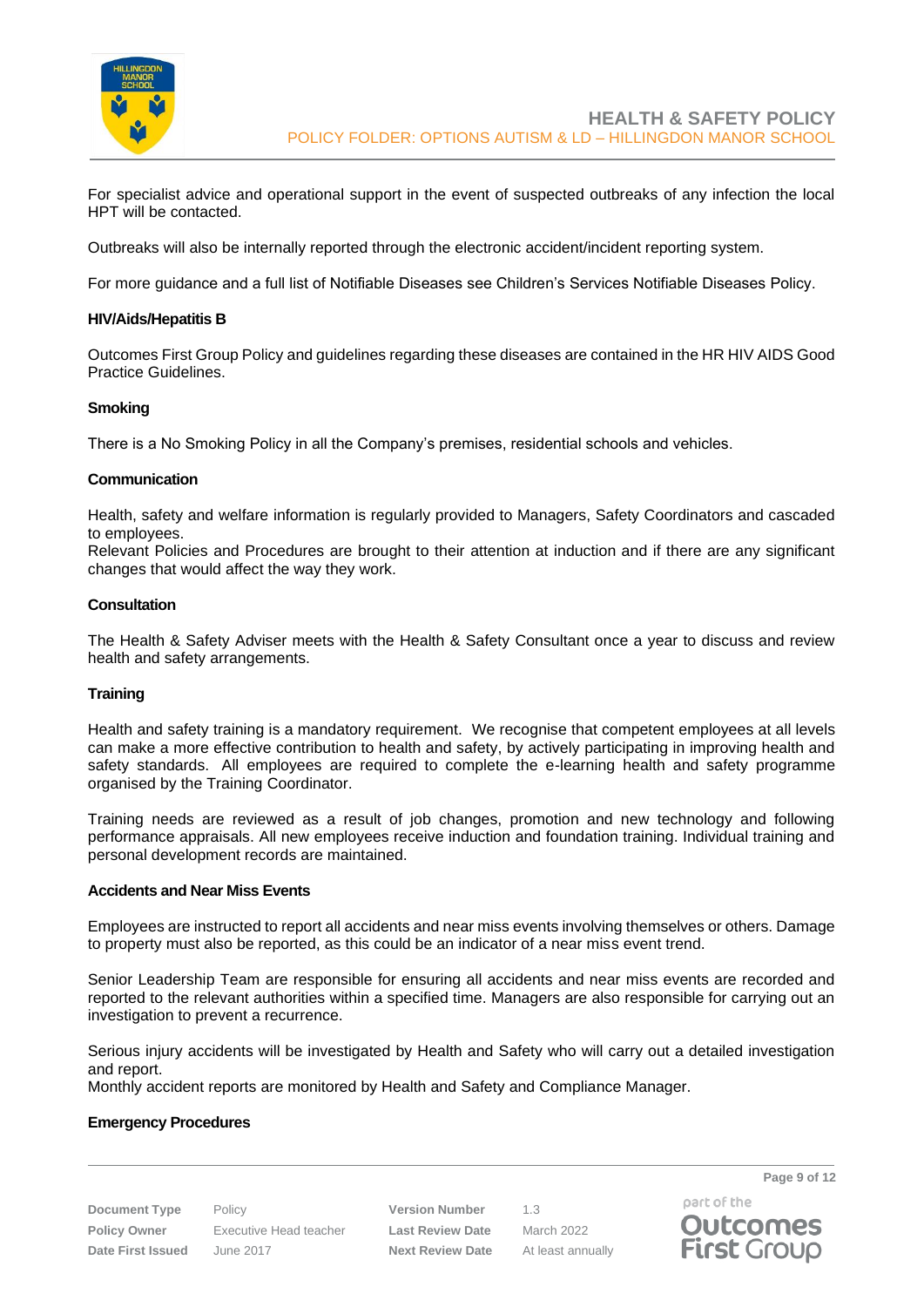

An emergency is defined as any situation that presents imminent danger and would include any of the following services responding:

- Ambulance
- Police
- Fire and Rescue service
- Utility services e.g. gas, electricity, water.
- The Executive Head teacher, Operations Manager and Safety Adviser/Manager must be informed of any emergency situation and the incident must be recorded and reported as necessary.

### **First Aid**

Fully qualified First Aiders are available across the school. All first aiders are listed on posters that are up and around the school, they will ensure all first aid kits are adequately stocked and first aid signs are displayed and up-to-date. Senior Leadership Team are responsible for maintaining adequate cover. The Training Coordinator is responsible for organising first aid training.

### **Contractors**

All contractors are required to produce suitable and sufficient risk assessments before they carry out any work on Outcomes First Group premises. The risk assessments should be reviewed by a competent person employed by the Company, any concerns should be discussed between the contractor and Manager or Building Works Manager.

Details of risk assessments that may impact on the safety of contractors should be discussed before they start work e.g. maintaining client group safety.

### **Asbestos**

Asbestos Containing Materials (ACMs) will be identified at all Company premises and a designated person will be responsible for the management of asbestos on the individual Company premises adhering to the asbestos management plan content. A system will be in place to ensure ACMs are identifiable through suitable risk register and regular inspections carried out.

#### **Monitoring and Review**

It is an essential part of the Senior Leadership Team system to monitor and review safety performance and the School Caretaker and Health and Safety Representative have specific responsibilities to carry out weekly health and safety monitoring.

Safety Coordinators will carry out quarterly audits with the School Business Manager

Health and Safety Advisers will carry out a monthly review of all services' health and safety documents on SharePoint.

The Managing Director will arrange Health and Safety to carry out full health and safety audits as necessary.

#### **Disciplinary action**

An employee may be liable for disciplinary action if he/she is found to have acted in breach of the School's Health and Safety Policy

**Document Type** Policy **Version Number** 1.3 **Policy Owner** Executive Head teacher **Last Review Date** March 2022 **Date First Issued** June 2017 **Next Review Date** At least annually

part of the

**Page 10 of 12**

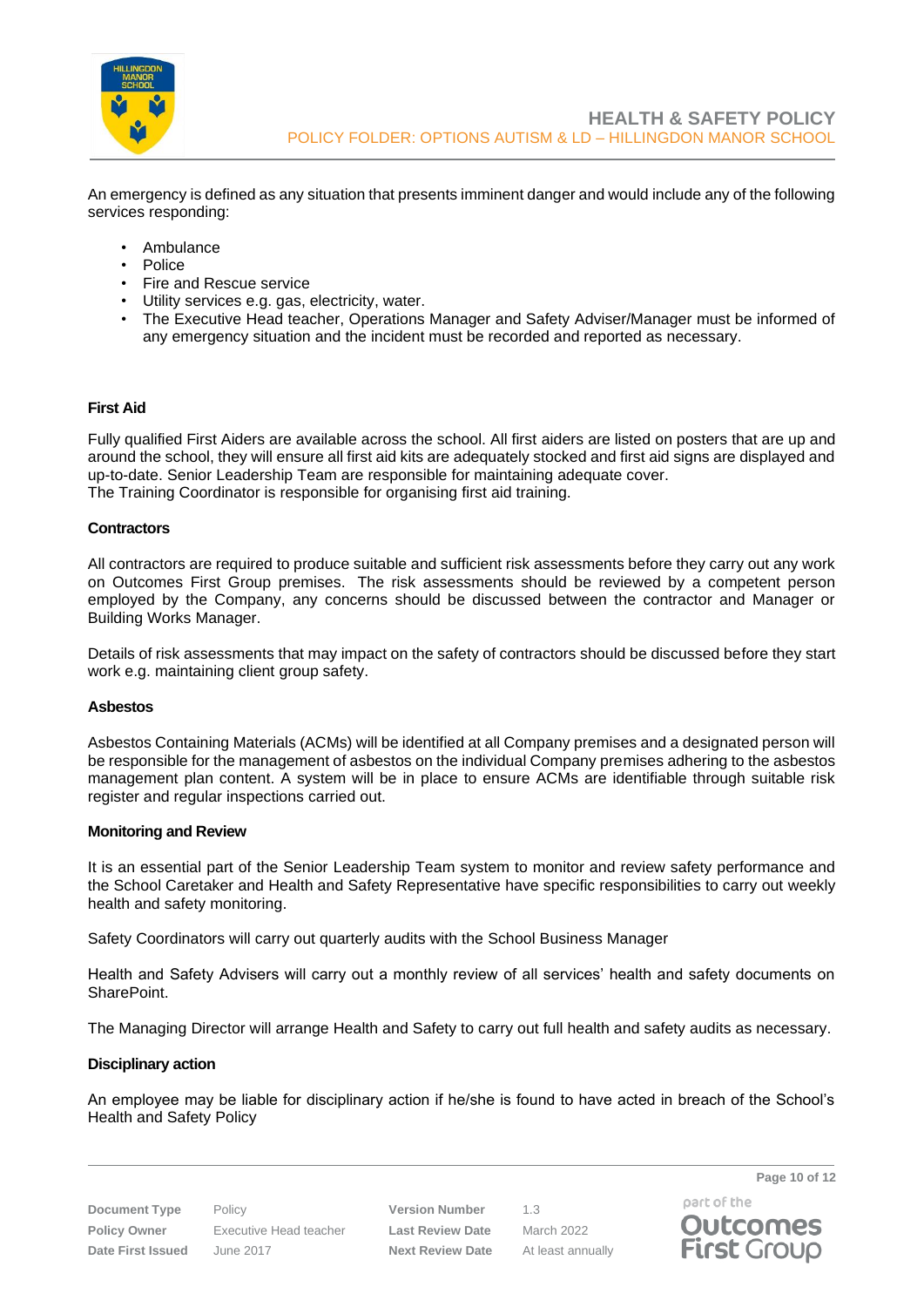

- Practical jokes or antics, which could cause accident or injury;
- Misuse of any facility provided, whether it be for employees or for those in our care;
- Making false statements or in any way deliberately interfering with evidence following an accident or dangerous occurrence;
- Failing to report any medical condition which may prejudice the health of employees, or others who may be affected;
- Misuse of drugs or alcohol, which may affect the health or safety of other employees, or those in our care;
- Any form of physical or sexual misconduct towards either colleagues or those in our care;
- Any form of harassment or bullying of colleagues or people in our care;
- A serious or wilful breach of safety or food hygiene rules;
- Unauthorised operation of any item of equipment, or interference with any protective device;
- Wilful damage to, misuse of, or interference with any item provided in the interests of health, safety or welfare at work;
- Any matter involving the issue, dispensing of and disposal of drugs or medicines when not authorised;
- Unauthorised removal of any property belonging to the school, belonging to those in our care, or other colleagues, which could cause accident or injury;

## <span id="page-10-0"></span>**7.0 ACCIDENT/INCIDENT REPORTING**

All accident/incidents must be reported within 24 hours of the time of occurrence. A system called Info Exchange is used to log all accident/incidents.<https://optionsgroup.info-exchange.com/events>

The Executive Head teacher and the Health and Safety representatives at Head Office will review the accident/incident and follow up to ensure the correct course of action is taken to address the matter and will consider any factors that can be put into place to minimise the accident/incident from reoccurring in the future.

## <span id="page-10-1"></span>**8.0 RISK ASSESSMENTS**

Under the Management of Health and Safety at Work Regulations there is a requirement for all foreseeable risks to health and safety to be assessed and for significant findings to be recorded. The school have put into place risk assessments, which for most activities not only indicate preventative and protective measures but also incorporate a checklist or some other aid to risk assessment. However, it is necessary for staff responsible for any activity to check that the risk assessment adequately covers the specific circumstances and that it is being followed and, where necessary, to complete a specific risk assessment for the activity. Specific risk assessments are required for all Educational Visits, for swimming, and for moving and handling (see relevant procedures). In other situations, staff should follow the Risk Assessment Procedure.

## <span id="page-10-2"></span>**9.0 HEALTH & SAFETY MONITORING**

Annual inspections of the school will be arranged.

An internal review of health and safety arrangements and procedures will be carried out annually using checklists and a report will be made to the Directors and shared with the school Governing Board.

All incidents will be investigated by members of Senior Leadership Team in the first instance, to identify any failures in the management of health and safety and if necessary reports will be submitted to the Directors.

The Executive Head teacher is made aware of any accidents that have occurred and will carry out any immediate follow up action. The Health and Safety Representatives in Head Office also review accident forms so they are aware of all incidents.

**Document Type** Policy **Version Number** 1.3 **Policy Owner** Executive Head teacher **Last Review Date** March 2022 **Date First Issued** June 2017 **Next Review Date** At least annually

**Page 11 of 12** part of the